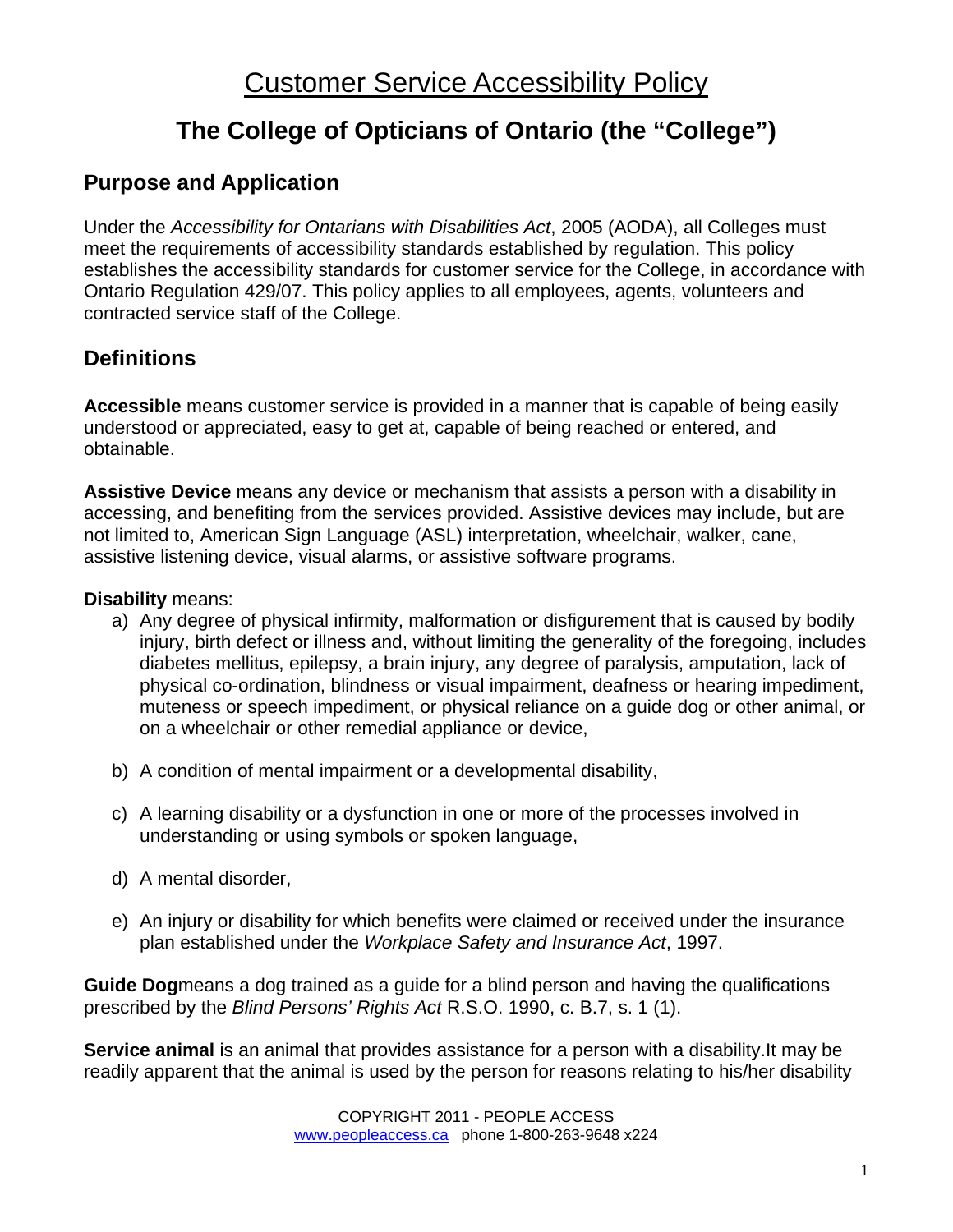or a person may be asked to provide a letter from a physician or nurse confirming that the person requires the animal for reasons relating to the disability

## **Policy Statement**

Goods and services will be provided in a manner that respects the dignity and independence of all people with disabilities. The provision of services to persons with disabilities will be integrated wherever possible. Persons with disabilities will be given an opportunity equal to that given to others, to obtain, use or benefit from the goods and services provided by and on behalf of the College.

#### **Policy Requirements**

#### **1) Use of Service Animals, Support Persons, and Assistive Devices**

- a. If a person with a disability is accompanied by a guide dog or other service animal, the College will ensure that the person is permitted to enter any facility with the animal and to keep the animal with him or her unless the animal is otherwise excluded by law. Where a service animal is excluded by law, the College will ensure that other measures are available to enable the person with a disability to obtain, use and benefit from the College's goods and services.
- b. If a person with a disability is accompanied by a support person, the College will ensure that both persons are permitted to enter any facility, and that the person with a disability is not prevented from having access to the support person. Where and if a fee is charged for the support person, prior notice of the fee will be made available.
- c. If a person with a disability uses one or more assistive devices to obtain, use or benefit from our goods and services, the College will allow the person touse the assistive device(s)when accessing our service. The College will also ensure that our staff is trained and familiar with various assistive devicesat our premises that the person with a disability may use.

#### **2) Notice of Temporary Disruptions**

The Collegewill provide notice of temporary disruptions. The notice will include information about the reason for the disruption, its anticipated duration, and a description of any available, alternative services. Notice will be made conspicuous and may be displayed at the location of the disruption, on the website, in a mailing or another reasonable method.

#### **3) Accessibility Training Policy**

a. Training will be provided to every person dealing with members of the public, or who participates in developing the College's policies, practices, and procedures governing the provision of goods and services to the public. This includesemployees, volunteers, agents, contractors, and others who provide goods and services on behalf of the College.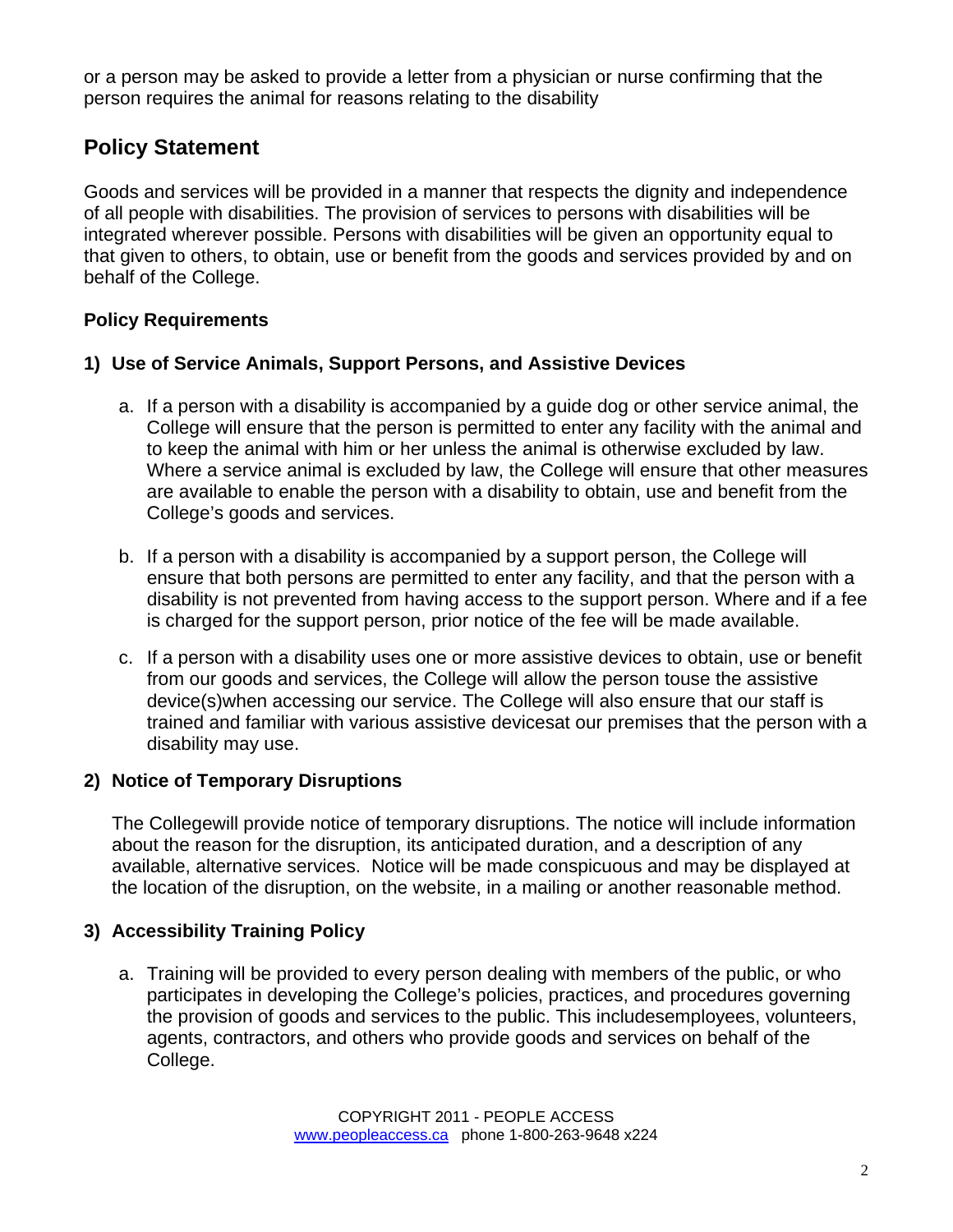- b. The training includes the following information:
	- i. The purpose of the *Accessibility for Ontarians with Disabilities Act*
	- ii. How to interact and communicate with persons with various types of disabilities
	- iii. How to interact with persons with disabilities who use an assistive device, or require the assistance of a service animal or support person
	- iv. How to use equipment made available by the College to help people with disabilities access goods and services
	- v. What to do if a person with a disability is having difficulty accessing the College's goods and services
- c. Training will be provided to each person according to his or her needs and duties and as soon as is practicable after he or she is assigned the applicable duties. Training will be provided on an ongoing basis in connection with changes to policies, practices and procedures governing the provision of goods or services to persons with disabilities.

#### 4) **Feedback process** [\(PDF Form\)](http://www.coptont.org/RESOURCE/PDF/AODA-Feedback-Form-from-Accessibility-Policy-2012.pdf)

- a. The Collegeemploys a feedback process through which people with disabilities are encouraged to provide information and feedback about the goods and services they receive. Feedback can be received inways appropriate to the person's disabilities and includes in person, by mail, email, telephone, fax or other methods.
- b. The feedback process is promoted on the website and through other printed outreach methods. A copy of the feedback form is available upon request.